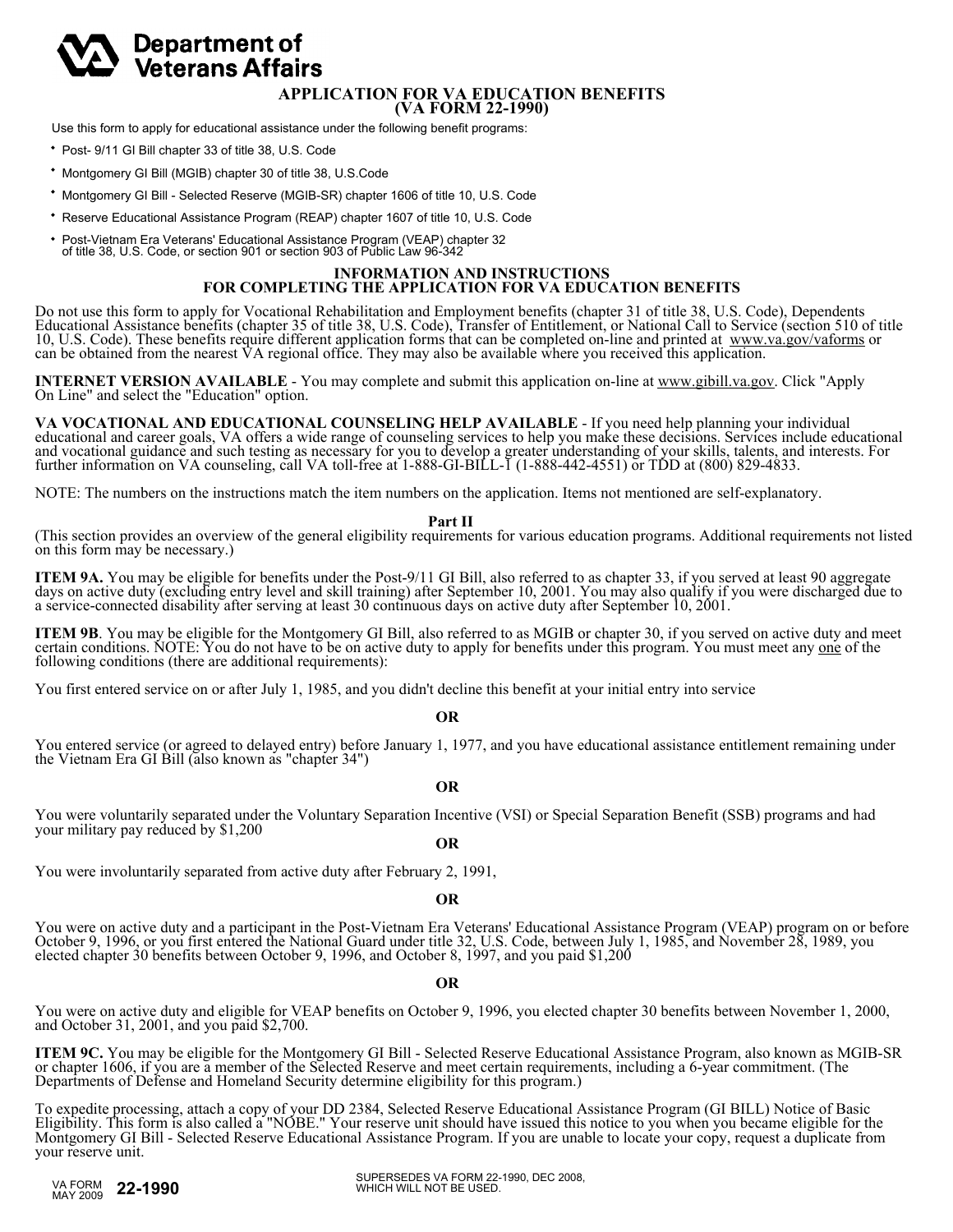**ITEM 9D.** You may be eligible for benefits under the Reserve Educational Assistance Program (REAP), also known as chapter 1607, if you are a member of the Ready Reserve and were called or ordered to active service to support a contingency operation for at least 90 consecutive days on or after September 11, 2001. (The Department of Defense and Homeland Security determine eligibility for this program.)

Attach a copy of any notice of eligibility to this program that you have received from your service component. Also, attach a copy of your orders showing you were called up to active service. If you do not have a copy of your orders, request a duplicate from your unit.

**ITEM 9E.** You may be eligible for benefits under the Post-Vietnam Era Veterans' Educational Assistance Program (VEAP), also known as Chapter 32, if your service began on or after January 1, 1977, and before July 1, 1985, and you contributed to a VEAP account. You may be eligible for benefits under the Post-Vietnam Era Non-Contributory Veterans' Educational Assistance Program, also known as "Non-Contributory VEAP" or Section 903", if your service began on or after November 30, 1980, and before October 1, 1981, and your branch of service paid contributions into your VEAP account.

**ITEM 9F.** If you are eligible for MGIB, MGIB-SR, OR REAP, you must elect to give up eligibility under the program for which you are eligible in order to receive benefits under the Post-9/11 GI Bill (chapter 33). If you are eligible for more than one of the programs listed (MGIB, MGIB-SR, and REAP), you are only required to give up one of the programs for which you are eligible in order to receive benefits under the Post-9/11 GI Bill. You may not receive more than a total of 48 months of benefits under two or more programs. If you elect chapter 33 in lieu of chapter 30, your months of entitlement under chapter 33 will be limited to the number of months of entitlement remaining under chapter 30 on the effective date of your election. However, if you completely exhaust your entitlement under chapter 30 before the effective date of your chapter 33 election, you may receive up to 12 additional months of benefits under chapter 33. If you wish to elect to receive benefits under the Post-9/11 GI Bill, check the box next to the program (only check one box) you are giving up.

NOTE: An election to give up benefits under an existing program and receive benefits under the Post-9/11 GI Bill is **IRREVOCABLE**.<br>You should carefully consider your decision before completing this section. If you need mor visit our website at www.gibill.va.gov or call our toll-free customer service number at 1-888-GIBILL-1 (1-888-442-4551).

### **PART III**

**ITEM 10A.** Self explanatory, except for the following items:

"Vocational Flight Training." You must already have a private pilot's license. If you are taking an Airline Transport Pilot course, you must have a valid first-class medical certificate on the date that you enter training. For all other flight courses, you must have a valid second-class medical certificate on the date that you enter training.

"National Test Reimbursement." You can be reimbursed for the cost of approved tests for admission to, or credit at, institutions of higher learning.

"Licensing or Certification Test Reimbursement." A licensing test is a test offered by a state, local, or federal agency that is required by law to practice an occupation. A certification test is a test designed to provide affirmation of an individual's qualifications in a specific occupation. Examples include EMT, CPA, MCSE, CCNP, etc.

"Tuition Assistance Top-Up" This benefit is payable only under MGIB and the Post-9/11 GI Bill programs. You can receive benefits to pay you for the difference between what the military pays with Tuition Assistance (TA) and the total costs of these courses.

### **PART VIII**

*QUESTIONS ARE ONLY FOR APPLICANTS WHOSE SERVICE BEGAN BEFORE JANUARY 1, 1977, (or delayed entry before January 2, 1978).* If you are currently married or if you have children under age 18 (under age 23 if in school), you should complete and return VA Form 21-686c. If your children are in school, you should also complete and return VA Form 21-674 for each child. If your parent(s) are dependent on you for financial support, you should complete and return VA Form 21-509. These forms may require additional documentation. VA cannot pay any additional benefits for dependents without properly completed forms and documentation. You can find VA forms 21-686c, 21-674, and 21-509 on-line at  $\underline{www.va.gov/vaforms}$ .

### **ADDITIONAL HELP**

If you need more help in completing this application, call VA TOLL FREE at 1-888-GI-BILL-1 (1-888-442-4551). If you are hearing impaired, call us toll-free at 1-800-829-4833. You can also get education assistance after normal business hours at our education Internet site www.gibill.va.gov.

### **HOW TO FILE YOUR CLAIM**

Be sure to do the following:

### **(A) If you have selected a school or training establishment:**

Step 1: Mail the completed application to the VA Regional Processing Office for the region of that school's physical address. See next page for the addresses of these VA Regional Processing Offices.

Step 2: Tell the veterans certifying official at your school or training establishment that you have applied for VA education benefits. Ask him or her to send your enrollment information using VA Form 22-1999, Enrollment Certification, or its electronic version.

Step 3: Wait for VA to process your application and notify you of its decision concerning your eligibility for education benefits.

### **(B) If you haven't selected a school or training establishment:**

Step 1: Mail the completed application to the VA Regional Processing Office for the region of your home address. See next page for the addresses of these VA Regional Processing Offices.

Step 2: Wait for VA to process your application and notify you of its decision concerning your eligibility for education benefits.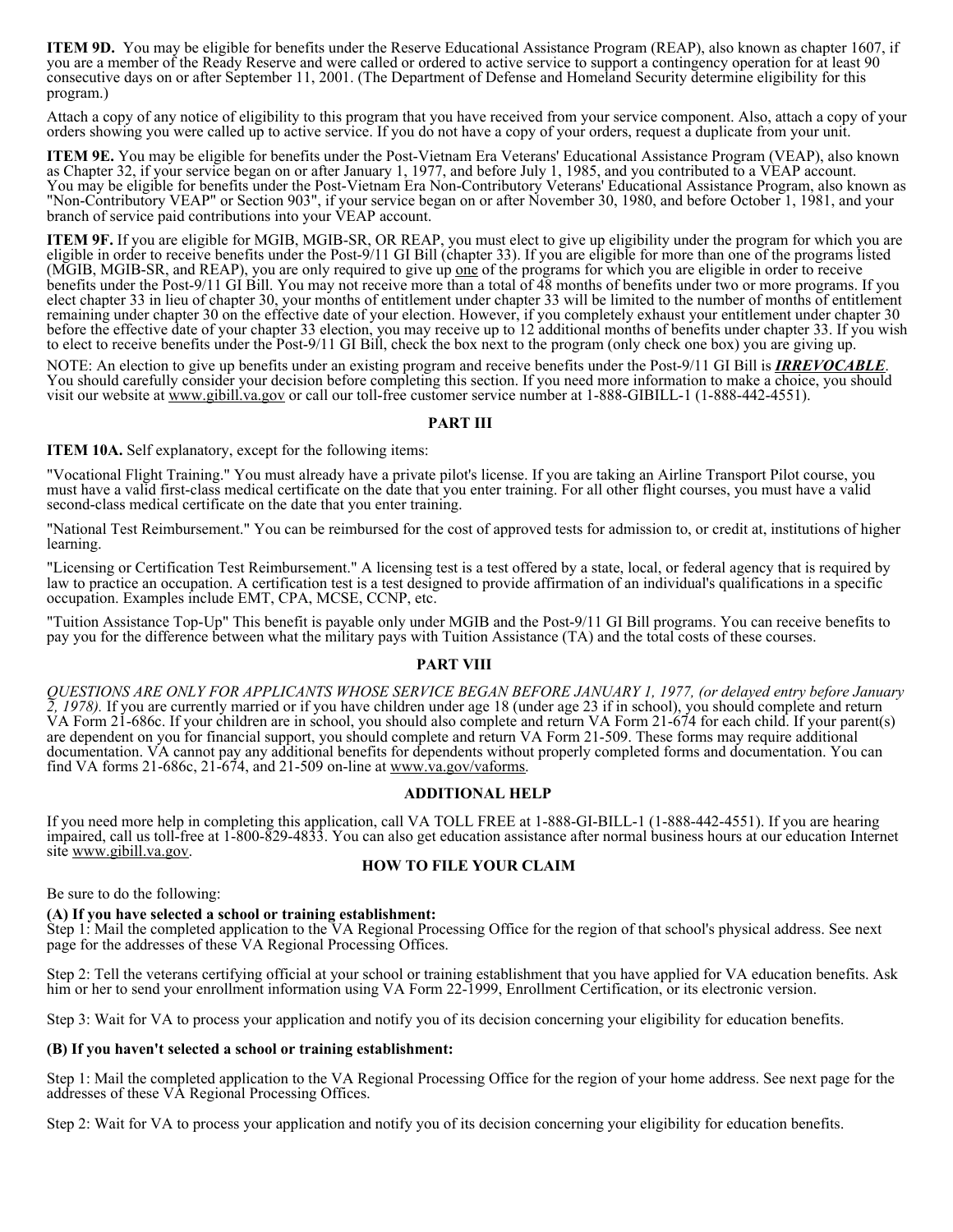| <b>Eastern Region:</b><br><b>VA Regional Office</b><br>P.O. Box 4616<br>Buffalo, NY 14240-4616 |                              |           |                 |  |  |  |  |
|------------------------------------------------------------------------------------------------|------------------------------|-----------|-----------------|--|--|--|--|
|                                                                                                | Serves the following states: |           |                 |  |  |  |  |
| CТ                                                                                             | DE                           | DC        | MЕ              |  |  |  |  |
| MD                                                                                             | МA                           | <b>NH</b> | NJ              |  |  |  |  |
| NY                                                                                             | OH                           | <b>PA</b> | <b>RI</b>       |  |  |  |  |
| ۰/Τ                                                                                            | VA                           | WV        | Foreign Schools |  |  |  |  |

| <b>Central Region:</b><br><b>VA Regional Office</b><br>P.O. Box 66830<br>St. Louis, MO 63166-6830 |    |    |           |  |  |  |  |
|---------------------------------------------------------------------------------------------------|----|----|-----------|--|--|--|--|
| Serves the following states:                                                                      |    |    |           |  |  |  |  |
| CО                                                                                                | ΙA | IL | IN        |  |  |  |  |
| KS                                                                                                | ΚY | MI | MN        |  |  |  |  |
| <b>MO</b>                                                                                         | МT | NE | <b>ND</b> |  |  |  |  |
| SD                                                                                                | TN | WI | WY        |  |  |  |  |

| <b>Western Region:</b><br><b>VA Regional Office</b><br>P.O. Box 8888<br>Muskogee, OK 74402-8888 |            |           |                    |  |  |  |  |
|-------------------------------------------------------------------------------------------------|------------|-----------|--------------------|--|--|--|--|
| Serves the following states:                                                                    |            |           |                    |  |  |  |  |
| AK                                                                                              | AR         | AZ        | СA                 |  |  |  |  |
| HI                                                                                              | ID         |           | <b>NM</b>          |  |  |  |  |
| NV                                                                                              | ΟK         | 0R        | <b>PHILIPPINES</b> |  |  |  |  |
| ТX                                                                                              | UT         | <b>WA</b> | <b>GUAM</b>        |  |  |  |  |
|                                                                                                 | APO/FPO AP |           |                    |  |  |  |  |

| <b>Southern Region:</b><br><b>VA Regional Office</b><br>P.O. Box 100022<br>Decatur, GA 30031-7022 |                              |    |                          |  |  |  |  |  |
|---------------------------------------------------------------------------------------------------|------------------------------|----|--------------------------|--|--|--|--|--|
|                                                                                                   | Serves the following states: |    |                          |  |  |  |  |  |
| AL                                                                                                | Fl                           | GA | MS                       |  |  |  |  |  |
| ΝC                                                                                                | PR                           | SC | <b>US Virgin Islands</b> |  |  |  |  |  |
| APO/FPO AA                                                                                        |                              |    |                          |  |  |  |  |  |

Privacy Act Notice: The VA will not disclose information collected on this form to any source other than what has been authorized under the Privacy Act of 1974 or title 38, Code of Federal Regulations, section 1.576 for routine uses (e.g., VA sends educational forms or letters with a veteran's identifying information to the veteran's school or training establishment to (1) assist the veteran in the completion of claims forms or (2) for the VA to obtain further information as may be necessary from the school for the VA to properly process the veteran's education claim or to monitor his or her progress during training) as identified in the VA system of records, 58VA21/22/28, Compensation, Pension, Education, and Vocational Rehabilitation and Employment Records - VA, and published in the Federal Register. Your obligation to respond is required to obtain or retain education benefits. Giving us your SSN account information is voluntary. Refusal to provide your SSN by itself will not result in the denial of benefits. The VA will not deny an individual benefits for refusing to provide his or her SSN unless the disclosure of the SSN is required by a Federal Statute of law enacted before January 1, 1975, and still in effect. The requested information is considered relevant and necessary to determine the maximum benefits under the law. While you do not have to respond, VA cannot process your claim for education assistance unless the information is furnished as required by existing law (38 U.S.C. 3471). The responses you submit are considered confidential (38 U.S.C. 5701). Any information provided by applicants, recipients, and others may be subject to verification through computer matching programs with other agencies.

Respondent Burden: We need this information to determine your eligibility for education benefits (38 U.S.C. 3471). Title 38, United States Code, allows us to ask for this information. We estimate that you will need an average of 15 minutes to review the instructions, find the information, and complete this form. VA cannot conduct or sponsor a collection of information unless a valid OMB (Office of Management and Budget) control number is displayed. You are not required to respond to a collection of information if this number is not displayed. Valid OMB control numbers can be located on the OMB Internet Page at www.whitehouse.gov/omb/library/OMBINV.VA.EPA.html#VA. If desired, you can call 1-800-827-1000 to get information on where to send comments or suggestions about this form.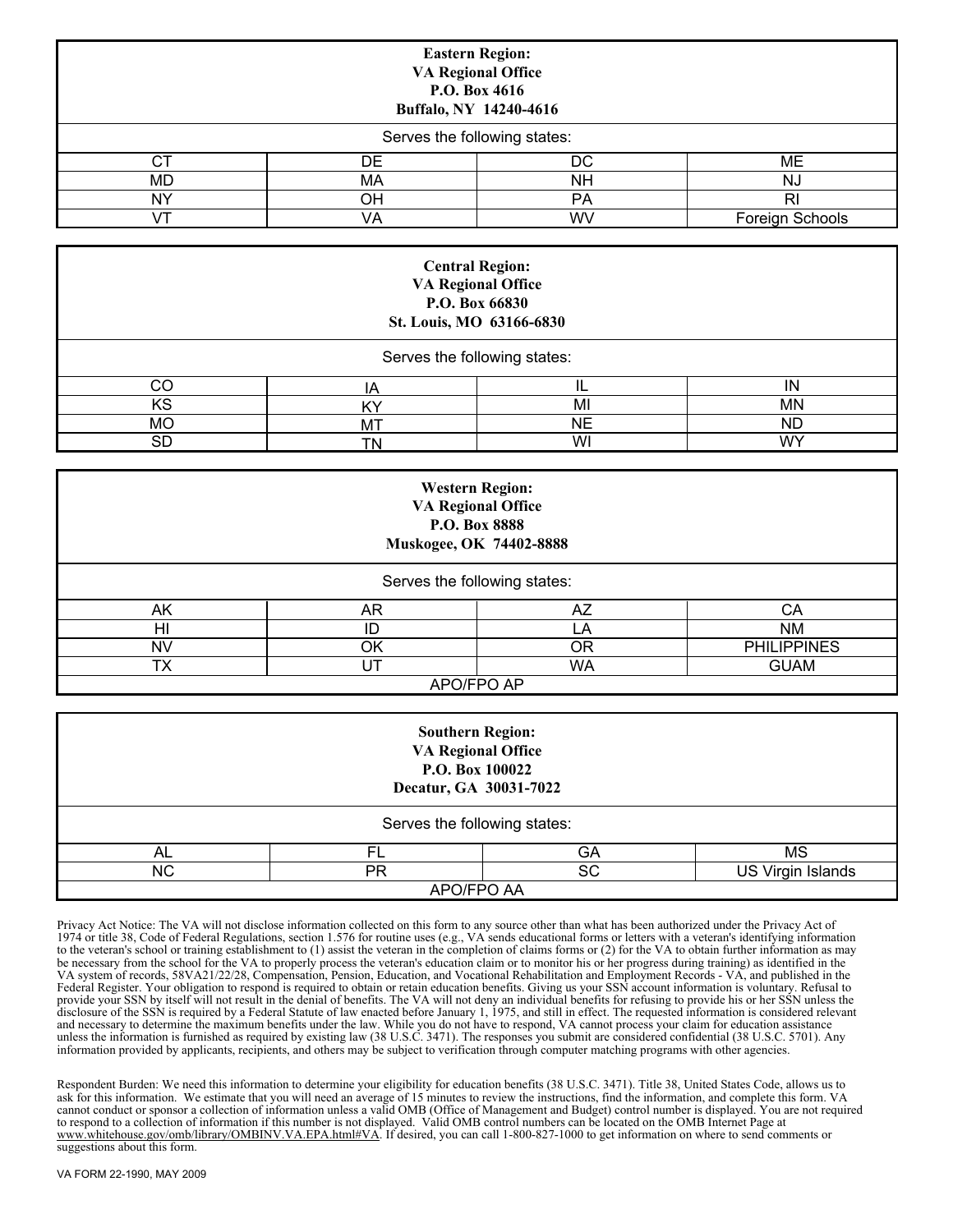| <b>APPLICATION FOR VA EDUCATION BENEFITS</b><br><b>Department of Veterans Affairs</b><br>(See attached Information and Instructions)                                   |                              |  |  |  |  |  |
|------------------------------------------------------------------------------------------------------------------------------------------------------------------------|------------------------------|--|--|--|--|--|
| INTERNET VERSION AVAILABLE - You may complete and send your application over the Internet at: www.gibill.va.gov                                                        |                              |  |  |  |  |  |
| PART I - APPLICANT INFORMATION                                                                                                                                         |                              |  |  |  |  |  |
| 1. SOCIAL SECURITY NUMBER OF APPLICANT<br>2. SEX OF APPLICANT<br>3. APPLICANT'S DATE OF BIRTH<br>Month                                                                 | Year<br>Dav                  |  |  |  |  |  |
| <b>MALE</b><br><b>FEMALE</b>                                                                                                                                           |                              |  |  |  |  |  |
| 4. NAME (First, Middle Initial, Last)                                                                                                                                  |                              |  |  |  |  |  |
|                                                                                                                                                                        |                              |  |  |  |  |  |
| 5. APPLICANT'S ADDRESS                                                                                                                                                 |                              |  |  |  |  |  |
| Number and Street                                                                                                                                                      |                              |  |  |  |  |  |
| Apt./Unit Number                                                                                                                                                       |                              |  |  |  |  |  |
| City, State, ZIP Code                                                                                                                                                  |                              |  |  |  |  |  |
| 6A. APPLICANT'S TELEPHONE NUMBERS (Include Area Code)                                                                                                                  |                              |  |  |  |  |  |
| Primary:<br>Secondary:                                                                                                                                                 |                              |  |  |  |  |  |
| 6B. APPLICANT'S E-MAIL ADDRESS (If applicable)                                                                                                                         |                              |  |  |  |  |  |
|                                                                                                                                                                        |                              |  |  |  |  |  |
| 7. DIRECT DEPOSIT (Attach a voided personal check or provide the following information. Direct Deposit is not available for VEAP)                                      |                              |  |  |  |  |  |
| <b>Account Number</b><br>Routing or Transit Number<br><b>Account Type</b>                                                                                              |                              |  |  |  |  |  |
| Savings<br>Checking                                                                                                                                                    |                              |  |  |  |  |  |
| 8. PLEASE PROVIDE THE NAME, ADDRESS, AND PHONE NUMBER OF SOMEONE WHO WILL ALWAYS KNOW WHERE YOU CAN BE REACHED                                                         |                              |  |  |  |  |  |
| A. NAME<br><b>B. ADDRESS</b>                                                                                                                                           | C. PHONE NUMBER              |  |  |  |  |  |
|                                                                                                                                                                        |                              |  |  |  |  |  |
| PART II - EDUCATION BENEFIT BEING APPLIED FOR See instructions for benefit eligibility criteria                                                                        |                              |  |  |  |  |  |
| 9A. Chapter 33 - Post-9/11 GI Bill (Complete 9F if you are eligible for chapter 30, chapter 1606, or chapter 1607)                                                     |                              |  |  |  |  |  |
| 9B. Chapter 30 - Montgomery GI Bill Educational Assistance Program (MGIB)                                                                                              |                              |  |  |  |  |  |
| 9C. Chapter 1606 - Montgomery GI Bill - Selected Reserve Educational Assistance Program (MGIB-SR)                                                                      |                              |  |  |  |  |  |
| 9D. Chapter 1607 - Reserve Educational Assistance Program (REAP)                                                                                                       |                              |  |  |  |  |  |
| 9E. Chapter 32 or Section 903 - Post-Vietnam Era Veterans' Educational Assistance Program (VEAP)                                                                       |                              |  |  |  |  |  |
| 9F. Chapter 33 Election (Complete only if this is your first request for chapter 33 and you are eligible for one of the benefits listed below)                         |                              |  |  |  |  |  |
| By electing Chapter 33, I acknowledge that I understand the following:<br>• I may not receive more than a total of 48 months of benefits under two or more programs.   |                              |  |  |  |  |  |
| • If electing chapter 33 in lieu of chapter 30, my months of entitlement under chapter 33 will be limited to the number                                                |                              |  |  |  |  |  |
| of months of entitlement remaining under chapter 30 on the effective date of my election. However, if I completely                                                     |                              |  |  |  |  |  |
| exhaust my entitlement under chapter 30 before the effective date of my chapter 33 election, I may receive up to 12<br>additional months of benefits under chapter 33. |                              |  |  |  |  |  |
| • My election is <i>irrevocable</i> and may not be changed.                                                                                                            |                              |  |  |  |  |  |
| I elect to receive chapter 33 education benefits in lieu of the education benefit checked below, effective                                                             |                              |  |  |  |  |  |
| I understand that my election is irrevocable and may not be changed. (Check only one)<br>Chapter 30 - Montgomery GI Bill Educational Assistance Program (MGIB)         | (date)                       |  |  |  |  |  |
| Chapter 1606 - Montgomery GI Bill - Selected Reserve Educational Assistance Program (MGIB-SR)                                                                          |                              |  |  |  |  |  |
| Chapter 1607 - Reserve Educational Assistance Program (REAP)                                                                                                           |                              |  |  |  |  |  |
| PART III - TYPE AND PROGRAM OF EDUCATION OR TRAINING                                                                                                                   | <b>VA DATE STAMP</b>         |  |  |  |  |  |
| 10A. TYPE OF EDUCATION OR TRAINING (See instructions for additional information)                                                                                       | (Do Not Write In This Space) |  |  |  |  |  |
| COLLEGE OR OTHER SCHOOL (Including on-line courses)<br>APPRENTICESHIP OR ON-THE-JOB                                                                                    |                              |  |  |  |  |  |
| VOCATIONAL FLIGHT TRAINING<br>CORRESPONDENCE                                                                                                                           |                              |  |  |  |  |  |
| NATIONAL TEST REIMBURSEMENT (SAT, CLEP, ETC.)<br>TUITION ASSISTANCE TOP-UP                                                                                             |                              |  |  |  |  |  |
| (Chapter 30 & 33 $_{\text{only}}$ )<br>LICENSING OR CERTIFICATION TEST REIMBURSEMENT<br>(MCSE, CCNA, EMT, NCLEX, ETC.)                                                 |                              |  |  |  |  |  |

**22-1990** VA FORM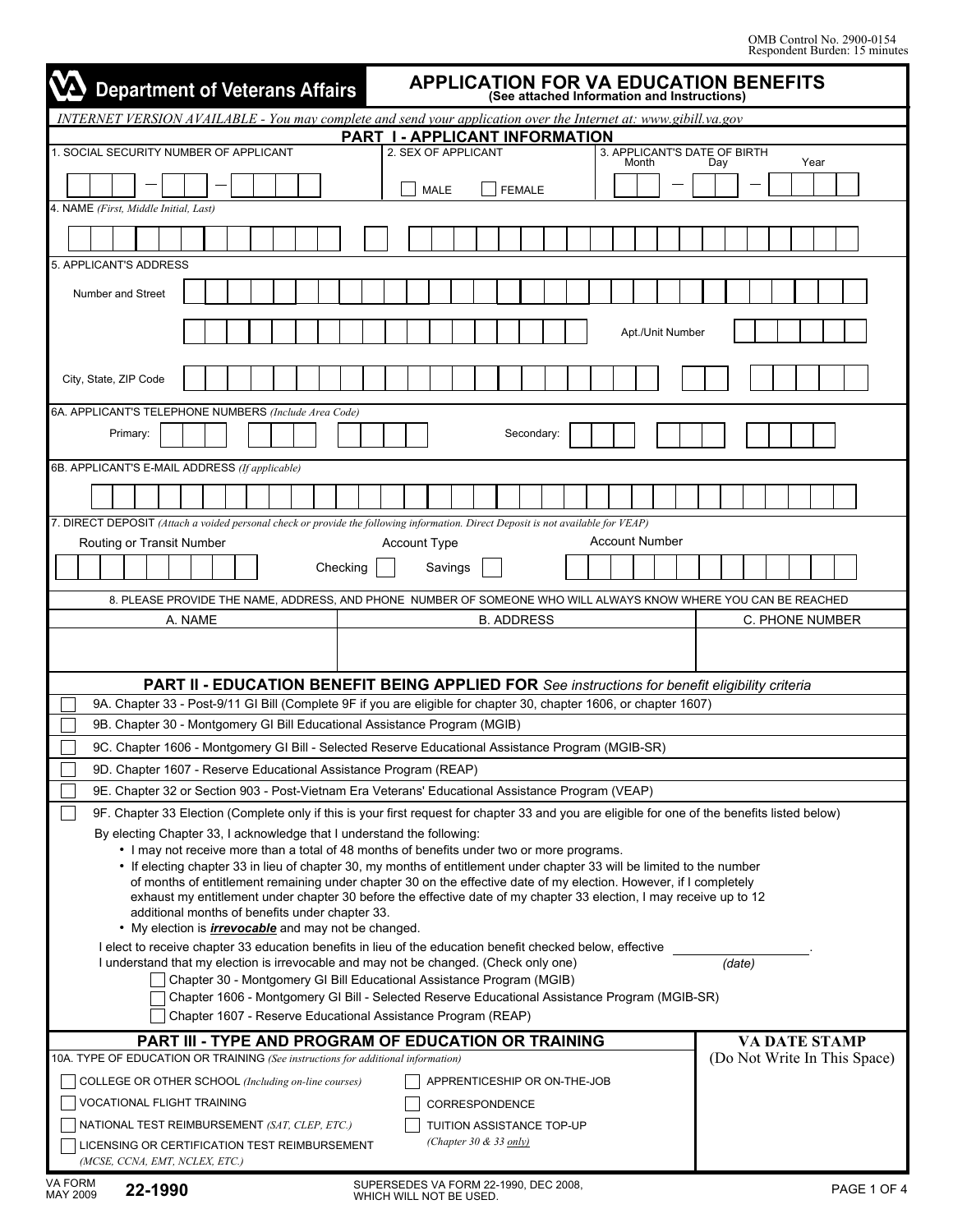|                                                                                                                                                                                                                                                                                                                                     |                                                                     |             |                                                       | SOCIAL SECURITY NUMBER OF APPLICANT    |            |                                                                                                                        |  |  |  |  |  |            |                                     |  |  |  |                                     |  |
|-------------------------------------------------------------------------------------------------------------------------------------------------------------------------------------------------------------------------------------------------------------------------------------------------------------------------------------|---------------------------------------------------------------------|-------------|-------------------------------------------------------|----------------------------------------|------------|------------------------------------------------------------------------------------------------------------------------|--|--|--|--|--|------------|-------------------------------------|--|--|--|-------------------------------------|--|
| 10B. PROVIDE THE FULL NAME AND ADDRESS OF THE SCHOOL, IF KNOWN (Skip this item if you are only applying for National Test Reimbursement, Licensing                                                                                                                                                                                  | and Certification Test Reimbursement, or Tuition Assistance Top-Up) |             |                                                       |                                        |            |                                                                                                                        |  |  |  |  |  |            |                                     |  |  |  |                                     |  |
| 10C. PLEASE SPECIFY YOUR EDUCATIONAL OR CAREER OBJECTIVE, IF KNOWN (e.g. Bachelor of Arts in Accounting, welding certificate, police officer, etc.)                                                                                                                                                                                 |                                                                     |             |                                                       |                                        |            |                                                                                                                        |  |  |  |  |  |            |                                     |  |  |  |                                     |  |
|                                                                                                                                                                                                                                                                                                                                     |                                                                     |             |                                                       |                                        |            |                                                                                                                        |  |  |  |  |  |            |                                     |  |  |  |                                     |  |
|                                                                                                                                                                                                                                                                                                                                     |                                                                     |             |                                                       | <b>PART IV - SERVICE INFORMATION</b>   |            |                                                                                                                        |  |  |  |  |  |            |                                     |  |  |  |                                     |  |
| NOTE: It will help VA process your claim if you send a copy of the following:<br>• DD Form 214 (Member 4) for all periods of active duty service (excluding active duty for training)<br>• DD Form 2384, Notice of Basic Eligibility (NOBE) if applying for Chapter 1606<br>• Copies of orders if activated from the guard/reserves |                                                                     |             |                                                       |                                        |            |                                                                                                                        |  |  |  |  |  |            |                                     |  |  |  |                                     |  |
| 11. ARE YOU NOW ON ACTIVE DUTY? (Do not check "Yes" if you are currently on drilling status in the the Selected Reserve, or if you<br>are on active duty for training)                                                                                                                                                              |                                                                     |             |                                                       |                                        |            |                                                                                                                        |  |  |  |  |  |            |                                     |  |  |  |                                     |  |
| <b>YES</b><br><b>INO</b><br>12. ARE YOU NOW ON TERMINAL LEAVE JUST BEFORE DISCHARGE?                                                                                                                                                                                                                                                |                                                                     |             |                                                       |                                        |            |                                                                                                                        |  |  |  |  |  |            |                                     |  |  |  |                                     |  |
| $\mathsf{\underline{\hspace{1pt}{{\sf YES}}}}$<br><b>NO</b>                                                                                                                                                                                                                                                                         | (Please provide a copy of your DD Form 214 (Member 4) when issued)  |             |                                                       |                                        |            |                                                                                                                        |  |  |  |  |  |            |                                     |  |  |  |                                     |  |
|                                                                                                                                                                                                                                                                                                                                     |                                                                     |             |                                                       |                                        |            | 13. PLEASE COMPLETE THE FOLLOWING FOR EACH PERIOD OF MILITARY SERVICE                                                  |  |  |  |  |  |            |                                     |  |  |  |                                     |  |
| A. DATE ENTERED                                                                                                                                                                                                                                                                                                                     | <b>B. DATE SEPARATED</b>                                            |             | C. SERVICE COMPONENT (USN.<br>USAF, USAR, ARNG, ETC.) |                                        |            | D. SERVICE STATUS (Active duty,<br>drilling reservist, IRR, etc.)                                                      |  |  |  |  |  |            | <b>ACTIVE DUTY FOR THIS PERIOD?</b> |  |  |  | E. WERE YOU INVOLUNTARILY CALLED TO |  |
| 9/26/2000                                                                                                                                                                                                                                                                                                                           | 9/24/2004                                                           |             |                                                       |                                        |            | USMC (EXAMPLE) ACTIVE DUTY                                                                                             |  |  |  |  |  |            | <b>NO</b>                           |  |  |  |                                     |  |
| 1/18/2005                                                                                                                                                                                                                                                                                                                           | 8/14/2007                                                           |             | <b>USMCR</b>                                          |                                        |            | <b>DRILLING</b>                                                                                                        |  |  |  |  |  |            | N/A                                 |  |  |  |                                     |  |
| 8/15/2007                                                                                                                                                                                                                                                                                                                           | <b>Present</b>                                                      |             | <b>USMC</b>                                           |                                        |            | <b>ACTIVE DUTY</b>                                                                                                     |  |  |  |  |  | <b>YES</b> |                                     |  |  |  |                                     |  |
|                                                                                                                                                                                                                                                                                                                                     |                                                                     |             |                                                       |                                        |            |                                                                                                                        |  |  |  |  |  |            |                                     |  |  |  |                                     |  |
|                                                                                                                                                                                                                                                                                                                                     |                                                                     |             |                                                       |                                        |            |                                                                                                                        |  |  |  |  |  |            |                                     |  |  |  |                                     |  |
|                                                                                                                                                                                                                                                                                                                                     |                                                                     |             |                                                       |                                        |            |                                                                                                                        |  |  |  |  |  |            |                                     |  |  |  |                                     |  |
|                                                                                                                                                                                                                                                                                                                                     |                                                                     |             |                                                       |                                        |            |                                                                                                                        |  |  |  |  |  |            |                                     |  |  |  |                                     |  |
|                                                                                                                                                                                                                                                                                                                                     |                                                                     |             |                                                       |                                        |            |                                                                                                                        |  |  |  |  |  |            |                                     |  |  |  |                                     |  |
| 14A. DID YOU RECEIVE A HIGH SCHOOL DIPLOMA OR HIGH SCHOOL                                                                                                                                                                                                                                                                           |                                                                     |             |                                                       |                                        |            | PART V - EDUCATION AND EMPLOYMENT INFORMATION<br>14B. DO YOU HOLD ANY FAA FLIGHT CERTIFICATES? (If "Yes," specify each |  |  |  |  |  |            |                                     |  |  |  |                                     |  |
|                                                                                                                                                                                                                                                                                                                                     | EQUIVALENCY CERTIFICATE? (If "Yes" provide date)                    |             |                                                       |                                        |            | certificate in Part IX, Remarks)                                                                                       |  |  |  |  |  |            |                                     |  |  |  |                                     |  |
| <b>YES</b><br>DATE:                                                                                                                                                                                                                                                                                                                 |                                                                     |             | <b>NO</b>                                             |                                        | <b>YES</b> | <b>NO</b>                                                                                                              |  |  |  |  |  |            |                                     |  |  |  |                                     |  |
|                                                                                                                                                                                                                                                                                                                                     |                                                                     |             |                                                       |                                        |            | 14C. EDUCATION AFTER HIGH SCHOOL (Including apprenticeship, on-the-job training, and flight training)                  |  |  |  |  |  |            |                                     |  |  |  |                                     |  |
| NAME AND LOCATION OF<br><b>COLLEGE OR OTHER</b><br><b>TRAINING PROVIDER</b>                                                                                                                                                                                                                                                         |                                                                     | <b>FROM</b> | DATES OF TRAINING<br>TO                               | HOURS (Semester,<br>Quarter, or Clock) |            | NUMBER AND TYPE OF DEGREE, DIPLOMA,<br>OR CERTIFICATE<br><b>RECEIVED</b>                                               |  |  |  |  |  |            |                                     |  |  |  | MAJOR FIELD OR COURSE OF STUDY      |  |
|                                                                                                                                                                                                                                                                                                                                     |                                                                     |             |                                                       |                                        |            |                                                                                                                        |  |  |  |  |  |            |                                     |  |  |  |                                     |  |
|                                                                                                                                                                                                                                                                                                                                     |                                                                     |             |                                                       |                                        |            |                                                                                                                        |  |  |  |  |  |            |                                     |  |  |  |                                     |  |
|                                                                                                                                                                                                                                                                                                                                     |                                                                     |             |                                                       |                                        |            |                                                                                                                        |  |  |  |  |  |            |                                     |  |  |  |                                     |  |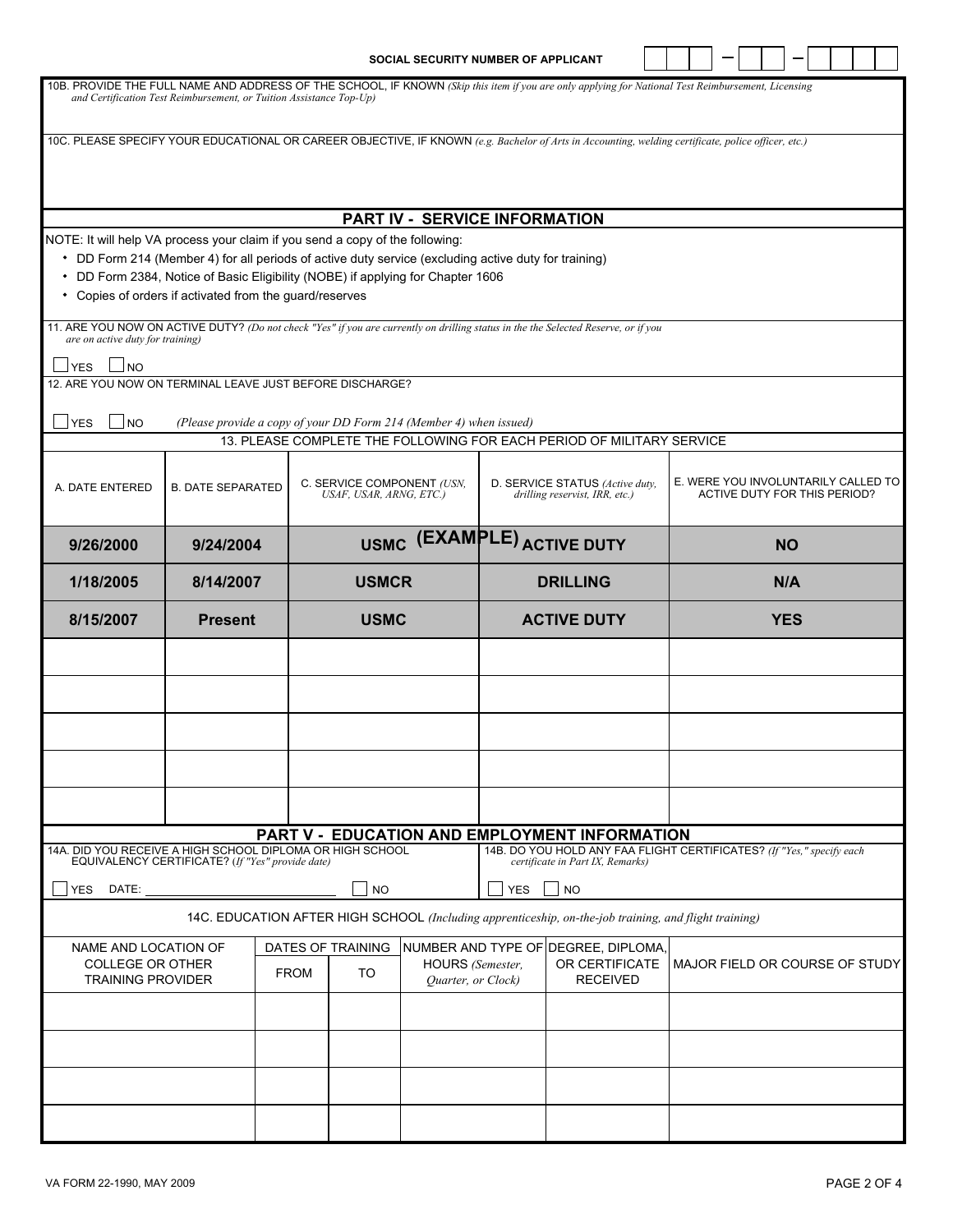**SOCIAL SECURITY NUMBER OF APPLICANT**

|--|--|--|--|

|                            |                                                                                                                                                                                                                                                                                                                                                                                                                                                                    | 14D. EMPLOYMENT (Only complete if you held a license or journeyman rating to practice a profession) |                                     |                          |
|----------------------------|--------------------------------------------------------------------------------------------------------------------------------------------------------------------------------------------------------------------------------------------------------------------------------------------------------------------------------------------------------------------------------------------------------------------------------------------------------------------|-----------------------------------------------------------------------------------------------------|-------------------------------------|--------------------------|
| <b>EMPLOYMENT</b>          | PRINCIPAL OCCUPATION                                                                                                                                                                                                                                                                                                                                                                                                                                               | NUMBERS OF MONTHS WORKED                                                                            |                                     | <b>LICENSE OR RATING</b> |
| BEFORE MILITARY SERVICE    |                                                                                                                                                                                                                                                                                                                                                                                                                                                                    |                                                                                                     |                                     |                          |
| AFTER MILITARY SERVICE     |                                                                                                                                                                                                                                                                                                                                                                                                                                                                    |                                                                                                     |                                     |                          |
|                            |                                                                                                                                                                                                                                                                                                                                                                                                                                                                    | PART VI - ENTITLEMENT TO AND USAGE OF ADDITIONAL TYPES OF ASSISTANCE                                |                                     |                          |
|                            | 15. DID YOU MAKE ADDITIONAL CONTRIBUTIONS (UP TO \$600.00) TO INCREASE THE AMOUNT OF YOUR MONTHLY<br>BENEFITS? IF "YES," IT WILL HELP VA PROCESS YOUR CLAIM IF YOU SUBMIT ANY EVIDENCE YOU HAVE TO<br>SUPPORT YOUR CLAIM (e.g., cash collection voucher, leave and earnings statement(s), receipt voucher, etc.)                                                                                                                                                   |                                                                                                     | <b>YES</b>                          | <b>NO</b>                |
|                            | 16. DO YOU QUALIFY FOR A KICKER (sometimes called a "College Fund") BASED ON YOUR MILITARY SERVICE?                                                                                                                                                                                                                                                                                                                                                                |                                                                                                     | <b>ACTIVE DUTY KICKER</b>           |                          |
|                            | (Kickers are additional amounts contributed by DOD to an education fund). If you qualify for a kicker, it will help<br>VA process your claim if you submit a copy of the kicker contract. Reserve kicker contracts must include the                                                                                                                                                                                                                                |                                                                                                     | <b>YES</b><br><b>RESERVE KICKER</b> | NO                       |
| amount and effective date. |                                                                                                                                                                                                                                                                                                                                                                                                                                                                    |                                                                                                     | <b>YES</b>                          | <b>NO</b>                |
| RECEIVED YOUR COMMISSION.  | 17. IF YOU GRADUATED FROM A MILITARY SERVICE ACADEMY, SPECIFY THE YEAR YOU GRADUATED AND                                                                                                                                                                                                                                                                                                                                                                           |                                                                                                     | <b>Graduation Year</b>              |                          |
|                            | 18. WERE YOU COMMISSIONED AS THE RESULT OF A SENIOR ROTC (Reserve Officers Training Corps)<br>SCHOLARSHIP? If you received your commission through a non-scholarship program, check "No." If<br>"Yes," provide the date of your commission and the amount of your scholarship for each school year you<br>were in the Senior ROTC program. Don't report your monthly subsistence allowance (stipend).                                                              |                                                                                                     | <b>YES</b>                          | N <sub>O</sub>           |
| Scholarship Amounts:       |                                                                                                                                                                                                                                                                                                                                                                                                                                                                    |                                                                                                     | Date of Commission                  |                          |
| Year:                      | Amount:                                                                                                                                                                                                                                                                                                                                                                                                                                                            |                                                                                                     |                                     |                          |
| Year:                      | Amount:                                                                                                                                                                                                                                                                                                                                                                                                                                                            |                                                                                                     |                                     |                          |
| Year:                      | Amount:                                                                                                                                                                                                                                                                                                                                                                                                                                                            |                                                                                                     |                                     |                          |
| Year:                      | Amount:                                                                                                                                                                                                                                                                                                                                                                                                                                                            |                                                                                                     |                                     |                          |
| Year:                      | Amount:                                                                                                                                                                                                                                                                                                                                                                                                                                                            |                                                                                                     |                                     |                          |
|                            | 19. ARE YOU CURRENTLY PARTICIPATING IN A SENIOR ROTC SCHOLARSHIP PROGRAM THAT PAYS FOR YOUR<br>TUITION, FEES, BOOKS AND SUPPLIES UNDER SECTION 2107 OF TITLE 10, U.S. CODE?                                                                                                                                                                                                                                                                                        |                                                                                                     | <b>YES</b>                          | <b>NO</b>                |
|                            | 20. IF YOU HAD A PERIOD OF ACTIVE DUTY THAT THE DEPARTMENT OF DEFENSE COUNTS FOR PURPOSES OF<br>REPAYING AN EDUCATION LOAN, CHECK "YES". SHOW THE PERIOD OF ACTIVE DUTY THAT THE MILITARY<br>CONSIDERS AS BEING USED FOR THE PURPOSES OF REPAYING THIS EDUCATION LOAN IN PART IX "REMARKS".                                                                                                                                                                        |                                                                                                     | l I YES                             | <b>NO</b>                |
|                            | 21. FOR ACTIVE DUTY CLAIMANTS ONLY: ARE YOU RECEIVING, OR DO YOU ANTICIPATE RECEIVING, ANY MONEY<br>(INCLUDING BUT NOT LIMITED TO FEDERAL TUITION ASSISTANCE) FROM THE ARMED FORCES OR PUBLIC<br>HEALTH SERVICE FOR THE COURSE FOR WHICH YOU HAVE APPLIED TO THE VA FOR EDUCATION BENEFITS?<br>IF YOU RECEIVE SUCH BENEFITS DURING ANY PART OF YOUR TRAINING, CHECK "YES." NOTE: IF YOU ARE<br>ONLY APPLYING FOR TUITION ASSISTANCE TOP-UP, CHECK NO IN THIS ITEM. |                                                                                                     | <b>YES</b>                          | NO                       |
|                            | 22. FOR CIVILIAN EMPLOYEES OF THE U.S. GOVERNMENT ONLY: ARE YOU RECEIVING, OR DO YOU ANTICIPATE<br>RECEIVING, ANY MONEY (INCLUDING, BUT NOT LIMITED TO, THE GOVERNMENT EMPLOYEES TRAINING ACT)<br>FROM YOUR AGENCY FOR THE SAME PERIOD FOR WHICH YOU HAVE APPLIED TO THE VA FOR EDUCATION<br>BENEFITS? IF YOU WILL RECEIVE SUCH BENEFITS DURING ANY PART OF YOUR TRAINING, CHECK "YES."                                                                            |                                                                                                     | <b>YES</b>                          | N <sub>O</sub>           |